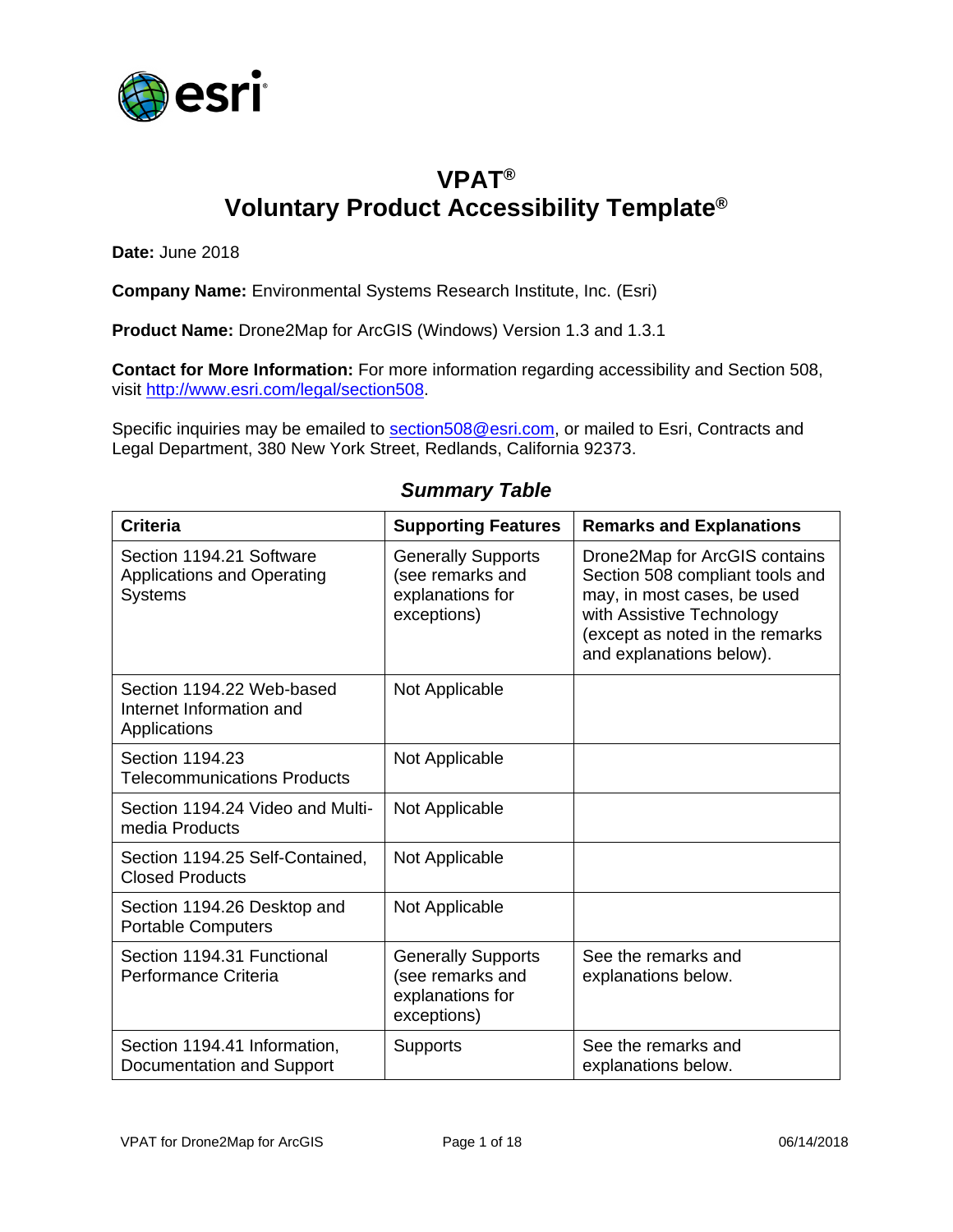| <b>Criteria</b>                                                                                                                                                                                                                                                                                                                                                                                                                                                                                                                                               | <b>Supporting Features</b>  | <b>Remarks and Explanations</b>                                                                                                                                                                                                                                                                                                                                                                                                                                                           |
|---------------------------------------------------------------------------------------------------------------------------------------------------------------------------------------------------------------------------------------------------------------------------------------------------------------------------------------------------------------------------------------------------------------------------------------------------------------------------------------------------------------------------------------------------------------|-----------------------------|-------------------------------------------------------------------------------------------------------------------------------------------------------------------------------------------------------------------------------------------------------------------------------------------------------------------------------------------------------------------------------------------------------------------------------------------------------------------------------------------|
| (a) When software is designed to<br>run on a system that has a<br>keyboard, product functions shall<br>be executable from a keyboard<br>where the function itself or the<br>result of performing a function<br>can be discerned textually.                                                                                                                                                                                                                                                                                                                    | Supports with<br>Exceptions | Drone2Map for ArcGIS honors<br>the accessibility standards and<br>settings within the Windows<br>platform. Users should consult<br>the Windows platform<br>documentation for accessibility<br>information.                                                                                                                                                                                                                                                                                |
|                                                                                                                                                                                                                                                                                                                                                                                                                                                                                                                                                               |                             | Not all dialogs provide access<br>through a keyboard equivalent.<br>Some dialogs do not let the user<br>"tab" through the options on the<br>dialogs from the keyboard. The<br>mouse or touch screen must be<br>used.                                                                                                                                                                                                                                                                      |
|                                                                                                                                                                                                                                                                                                                                                                                                                                                                                                                                                               |                             | Note: Keyboard alternatives are<br>required only when the function<br>of the result of performing the<br>function can be represented with<br>words. Drone2Map for ArcGIS<br>contains geographic information<br>system (GIS) technology that<br>captures, manages, and<br>analyzes data through digital<br>maps. Many GIS functions (such<br>as drawing lines on a screen)<br>cannot be represented with<br>words and, therefore, no<br>keyboard equivalent exists for<br>these functions. |
| (b) Applications shall not disrupt<br>or disable activated features of<br>other products that are identified<br>as accessibility features, where<br>those features are developed and<br>documented according to<br>industry standards. Applications<br>also shall not disrupt or disable<br>activated features of any<br>operating system that are<br>identified as accessibility features<br>where the application<br>programming interface for those<br>accessibility features has been<br>documented by the manufacturer<br>of the operating system and is | Supports                    |                                                                                                                                                                                                                                                                                                                                                                                                                                                                                           |

*Section 1194.21 Software Applications and Operating Systems – Detail*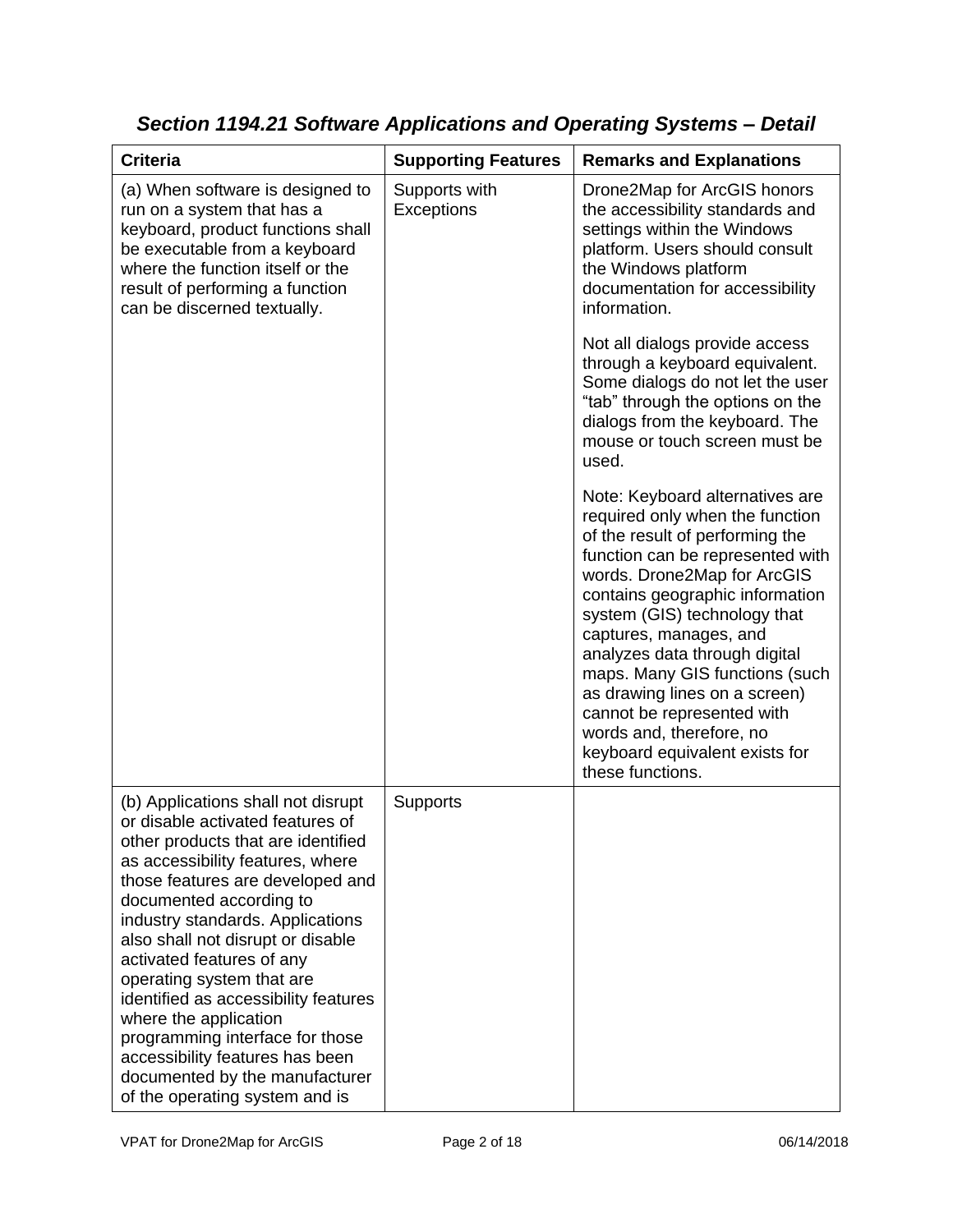| available to the product<br>developer.                                                                                                                                                                                                                                                                     |                                                                      |                                                                                                                                                                                                                                                   |
|------------------------------------------------------------------------------------------------------------------------------------------------------------------------------------------------------------------------------------------------------------------------------------------------------------|----------------------------------------------------------------------|---------------------------------------------------------------------------------------------------------------------------------------------------------------------------------------------------------------------------------------------------|
| (c) A well-defined on-screen<br>indication of the current focus<br>shall be provided that moves<br>among interactive interface<br>elements as the input focus<br>changes. The focus shall be<br>programmatically exposed so<br>that Assistive Technology can<br>track focus and focus changes.             | Supports when<br>combined with<br>compatible Assistive<br>Technology |                                                                                                                                                                                                                                                   |
| (d) Sufficient information about a<br>user interface element including<br>the identity, operation and state<br>of the element shall be available<br>to Assistive Technology. When<br>an image represents a program<br>element, the information<br>conveyed by the image must also<br>be available in text. | Supports with<br>Exceptions                                          | Because of the dynamic data<br>and customizable nature of<br>Drone2Map for ArcGIS, it may<br>not provide sufficient information<br>about the user interface<br>elements to be reliably used with<br>some Assistive Technology (e.g.<br>Narrator). |
| (e) When bitmap images are<br>used to identify controls, status<br>indicators, or other programmatic<br>elements, the meaning assigned<br>to those images shall be<br>consistent throughout an<br>application's performance.                                                                               | Supports                                                             |                                                                                                                                                                                                                                                   |
| (f) Textual information shall be<br>provided through operating<br>system functions for displaying<br>text. The minimum information<br>that shall be made available is<br>text content, text input caret<br>location, and text attributes.                                                                  | Supports                                                             |                                                                                                                                                                                                                                                   |
| (g) Applications shall not override<br>user selected contrast and color<br>selections and other individual<br>display attributes.                                                                                                                                                                          | Supports with<br><b>Exceptions</b>                                   | The Table environment of<br>Drone2Map does not use the<br>system setting for font<br>properties. However the font<br>used in the Tables environment<br>can be reset from within the<br>application itself.                                        |
|                                                                                                                                                                                                                                                                                                            |                                                                      | Displays are based upon the<br>contrast and color selections of<br>the map author and not the end<br>user of the application.                                                                                                                     |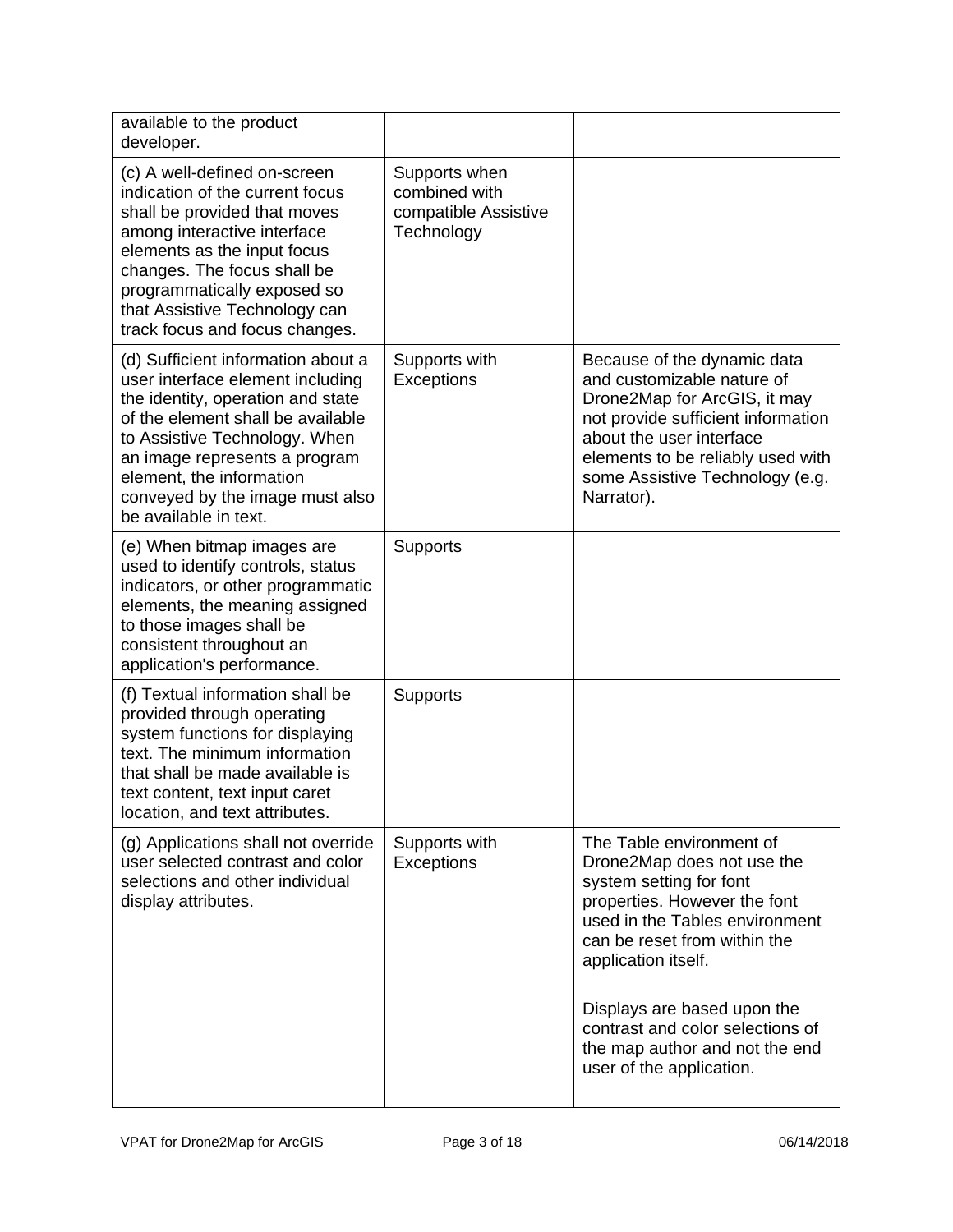|                                                                                                                                                                                                                                                                     |          | The color of Map Tips text<br>cannot be changed via global<br>setting or through application<br>setting and remains black. |
|---------------------------------------------------------------------------------------------------------------------------------------------------------------------------------------------------------------------------------------------------------------------|----------|----------------------------------------------------------------------------------------------------------------------------|
| (h) When animation is displayed,<br>the information shall be<br>displayable in at least one non-<br>animated presentation mode at<br>the option of the user.                                                                                                        | Supports |                                                                                                                            |
| (i) Color coding shall not be used<br>as the only means of conveying<br>information, indicating an action,<br>prompting a response, or<br>distinguishing a visual element.                                                                                          | Supports |                                                                                                                            |
| (j) When a product permits a user<br>to adjust color and contrast<br>settings, a variety of color<br>selections capable of producing a<br>range of contrast levels shall be<br>provided.                                                                            | Supports |                                                                                                                            |
| (k) Software shall not use<br>flashing or blinking text, objects,<br>or other elements having a flash<br>or blink frequency greater than 2<br>Hz and lower than 55 Hz.                                                                                              | Supports |                                                                                                                            |
| (I) When electronic forms are<br>used, the form shall allow people<br>using Assistive Technology to<br>access the information, field<br>elements, and functionality<br>required for completion and<br>submission of the form, including<br>all directions and cues. | Supports |                                                                                                                            |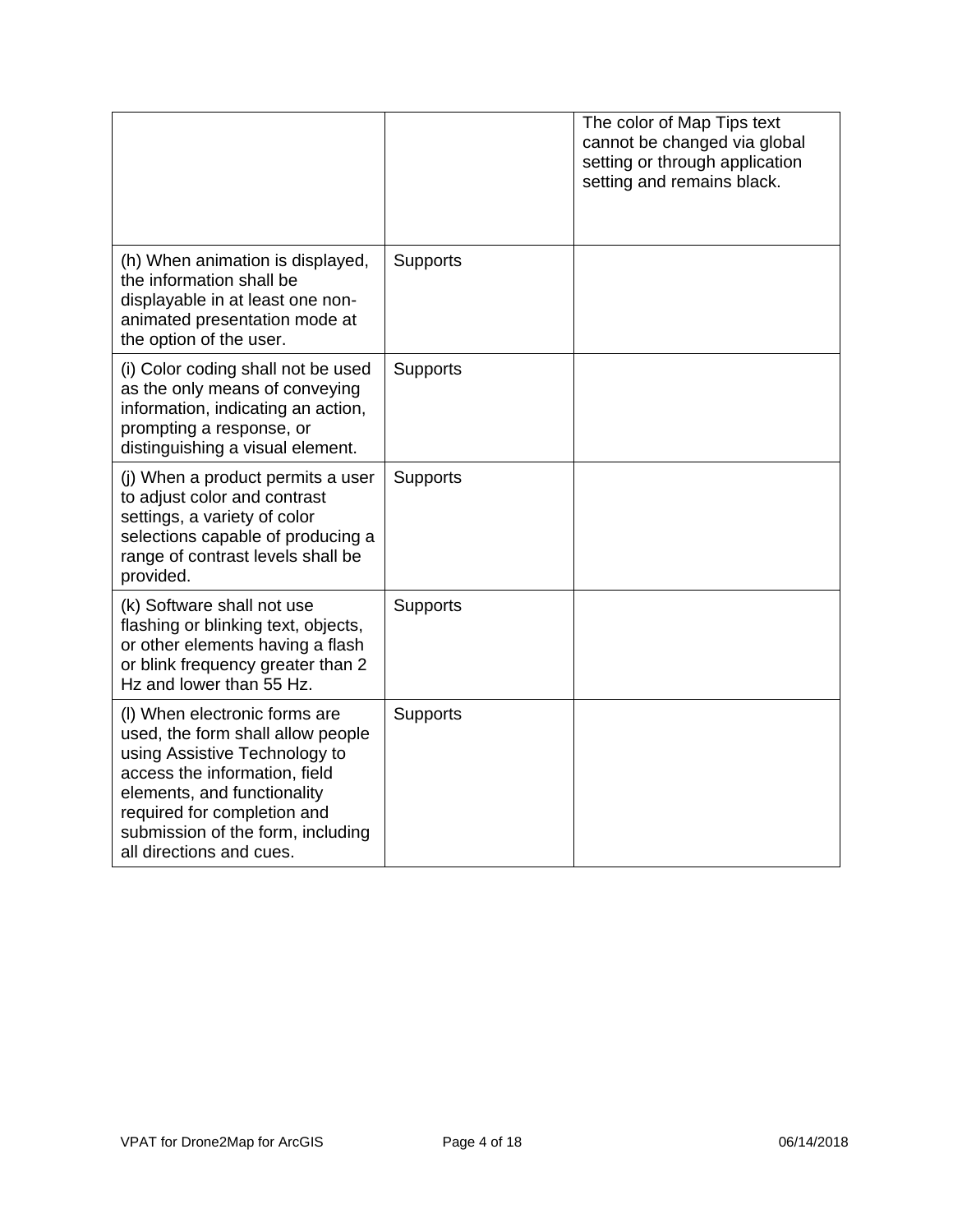| <b>Criteria</b>                                                                                                                                                              | <b>Supporting Features</b> | <b>Remarks and Explanations</b> |
|------------------------------------------------------------------------------------------------------------------------------------------------------------------------------|----------------------------|---------------------------------|
| (a) A text equivalent for every<br>non-text element shall be<br>provided (e.g., via "alt",<br>"longdesc", or in element<br>content).                                         | Not Applicable             |                                 |
| (b) Equivalent alternatives for any<br>multimedia presentation shall be<br>synchronized with the<br>presentation.                                                            | Not Applicable             |                                 |
| (c) Web pages shall be designed<br>so that all information conveyed<br>with color is also available<br>without color, for example from<br>context or markup.                 | Not Applicable             |                                 |
| (d) Documents shall be<br>organized so they are readable<br>without requiring an associated<br>style sheet.                                                                  | Not Applicable             |                                 |
| (e) Redundant text links shall be<br>provided for each active region of<br>a server-side image map.                                                                          | Not Applicable             |                                 |
| (f) Client-side image maps shall<br>be provided instead of server-<br>side image maps except where<br>the regions cannot be defined<br>with an available geometric<br>shape. | Not Applicable             |                                 |
| (g) Row and column headers<br>shall be identified for data tables.                                                                                                           | Not Applicable             |                                 |
| (h) Markup shall be used to<br>associate data cells and header<br>cells for data tables that have two<br>or more logical levels of row or<br>column headers.                 | Not Applicable             |                                 |
| (i) Frames shall be titled with text<br>that facilitates frame identification<br>and navigation.                                                                             | Not Applicable             |                                 |
| (j) Pages shall be designed to<br>avoid causing the screen to<br>flicker with a frequency greater<br>than 2 Hz and lower than 55 Hz.                                         | Not Applicable             |                                 |

*Section 1194.22 Web-based Internet Information and Applications – Detail*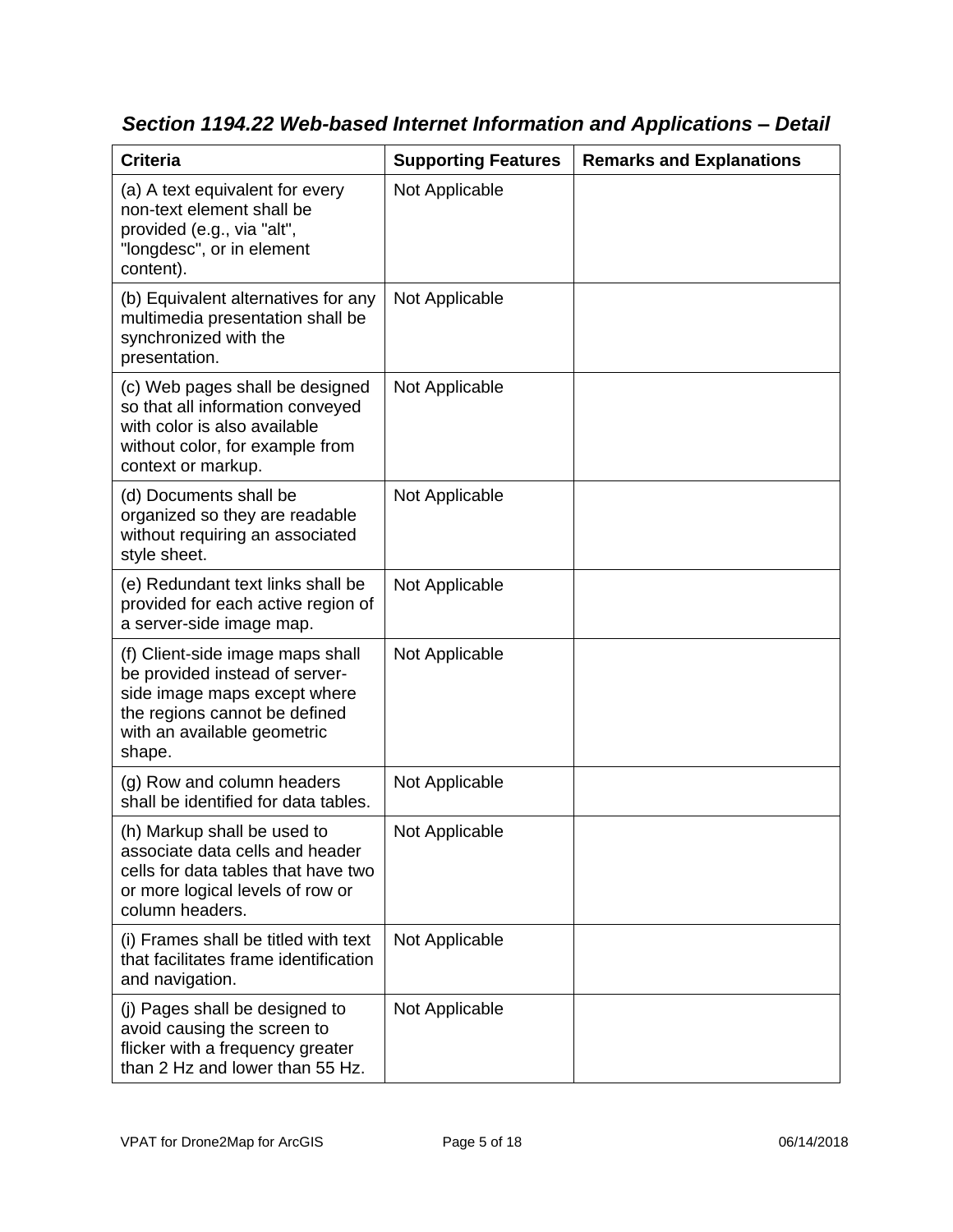| (k) A text-only page, with<br>equivalent information or<br>functionality, shall be provided to<br>make a web site comply with the<br>provisions of this part, when<br>compliance cannot be<br>accomplished in any other way.<br>The content of the text-only page<br>shall be updated whenever the<br>primary page changes. | Not Applicable |  |
|-----------------------------------------------------------------------------------------------------------------------------------------------------------------------------------------------------------------------------------------------------------------------------------------------------------------------------|----------------|--|
| (I) When pages utilize scripting<br>languages to display content, or<br>to create interface elements, the<br>information provided by the script<br>shall be identified with functional<br>text that can be read by Assistive<br>Technology.                                                                                 | Not Applicable |  |
| (m) When a web page requires<br>that an applet, plug-in or other<br>application be present on the<br>client system to interpret page<br>content, the page must provide a<br>link to a plug-in or applet that<br>complies with $§1194.21(a)$<br>through (I).                                                                 | Not Applicable |  |
| (n) When electronic forms are<br>designed to be completed on-<br>line, the form shall allow people<br>using Assistive Technology to<br>access the information, field<br>elements, and functionality<br>required for completion and<br>submission of the form, including<br>all directions and cues.                         | Not Applicable |  |
| (o) A method shall be provided<br>that permits users to skip<br>repetitive navigation links.                                                                                                                                                                                                                                | Not Applicable |  |
| (p) When a timed response is<br>required, the user shall be alerted<br>and given sufficient time to<br>indicate more time is required.                                                                                                                                                                                      | Not Applicable |  |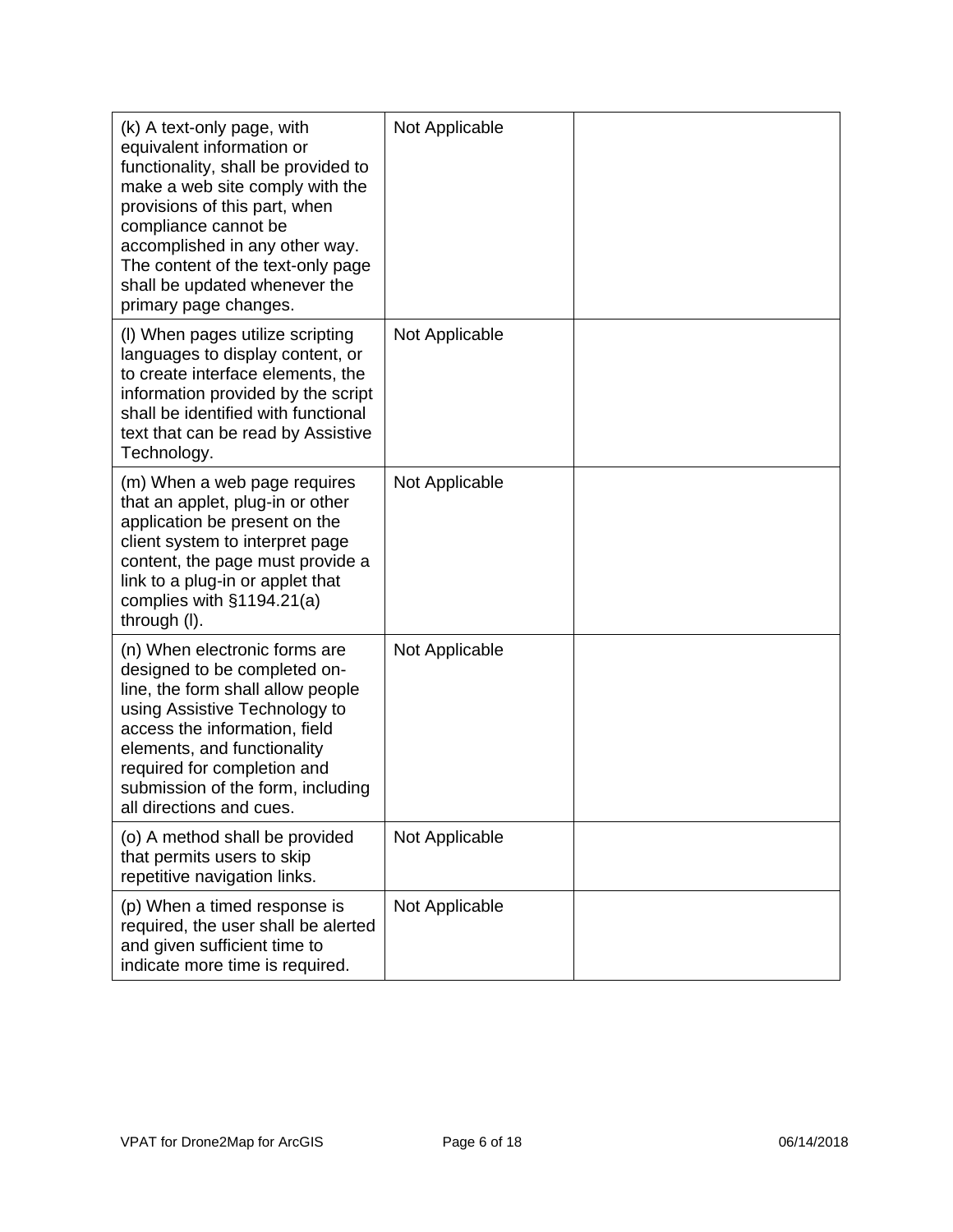| <b>Criteria</b>                                                                                                                                                                                                                                                                                                                                                       | <b>Supporting Features</b> | <b>Remarks and Explanations</b> |
|-----------------------------------------------------------------------------------------------------------------------------------------------------------------------------------------------------------------------------------------------------------------------------------------------------------------------------------------------------------------------|----------------------------|---------------------------------|
| (a) Telecommunications products<br>or systems which provide a<br>function allowing voice<br>communication and which do not<br>themselves provide a TTY<br>functionality shall provide a<br>standard non-acoustic<br>connection point for TTYs.<br>Microphones shall be capable of<br>being turned on and off to allow<br>the user to intermix speech with<br>TTY use. | Not Applicable             |                                 |
| (b) Telecommunications products<br>which include voice<br>communication functionality shall<br>support all commonly used cross-<br>manufacturer non-proprietary<br>standard TTY signal protocols.                                                                                                                                                                     | Not Applicable             |                                 |
| (c) Voice mail, auto-attendant,<br>and interactive voice response<br>telecommunications systems<br>shall be usable by TTY users<br>with their TTYs.                                                                                                                                                                                                                   | Not Applicable             |                                 |
| (d) Voice mail, messaging, auto-<br>attendant, and interactive voice<br>response telecommunications<br>systems that require a response<br>from a user within a time interval,<br>shall give an alert when the time<br>interval is about to run out, and<br>shall provide sufficient time for<br>the user to indicate more time is<br>required.                        | Not Applicable             |                                 |
| (e) Where provided, caller<br>identification and similar<br>telecommunications functions<br>shall also be available for users<br>of TTYs, and for users who<br>cannot see displays.                                                                                                                                                                                   | Not Applicable             |                                 |
| (f) For transmitted voice signals,<br>telecommunications products<br>shall provide a gain adjustable up<br>to a minimum of 20 dB. For<br>incremental volume control, at                                                                                                                                                                                               | Not Applicable             |                                 |

### *Section 1194.23 Telecommunications Products – Detail*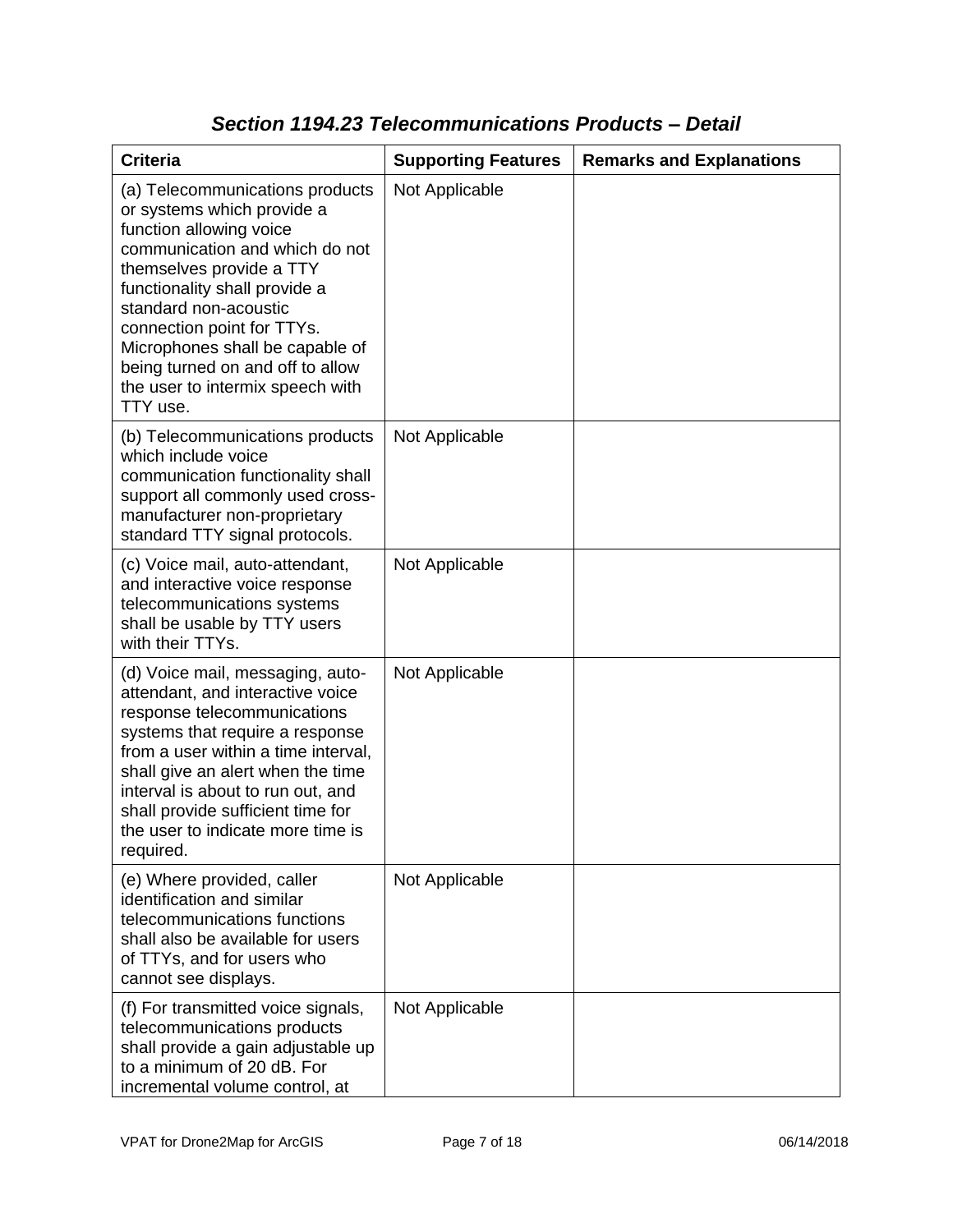| least one intermediate step of 12<br>dB of gain shall be provided.                                                                                                                                                                                                                                                                                                                                                                                                                                                   |                |  |
|----------------------------------------------------------------------------------------------------------------------------------------------------------------------------------------------------------------------------------------------------------------------------------------------------------------------------------------------------------------------------------------------------------------------------------------------------------------------------------------------------------------------|----------------|--|
| (g) If the telecommunications<br>product allows a user to adjust<br>the receive volume, a function<br>shall be provided to automatically<br>reset the volume to the default<br>level after every use.                                                                                                                                                                                                                                                                                                                | Not Applicable |  |
| (h) Where a telecommunications<br>product delivers output by an<br>audio transducer which is<br>normally held up to the ear, a<br>means for effective magnetic<br>wireless coupling to hearing<br>technologies shall be provided.                                                                                                                                                                                                                                                                                    | Not Applicable |  |
| (i) Interference to hearing<br>technologies (including hearing<br>aids, cochlear implants, and<br>assistive listening devices) shall<br>be reduced to the lowest possible<br>level that allows a user of hearing<br>technologies to utilize the<br>telecommunications product.                                                                                                                                                                                                                                       | Not Applicable |  |
| (i) Products that transmit or<br>conduct information or<br>communication, shall pass<br>through cross-manufacturer, non-<br>proprietary, industry-standard<br>codes, translation protocols,<br>formats or other information<br>necessary to provide the<br>information or communication in<br>a usable format. Technologies<br>which use encoding, signal<br>compression, format<br>transformation, or similar<br>techniques shall not remove<br>information needed for access or<br>shall restore it upon delivery. | Not Applicable |  |
| (k)(1) Products which have<br>mechanically operated controls<br>or keys shall comply with the<br>following: Controls and Keys<br>shall be tactilely discernible<br>without activating the controls or<br>keys.                                                                                                                                                                                                                                                                                                       | Not Applicable |  |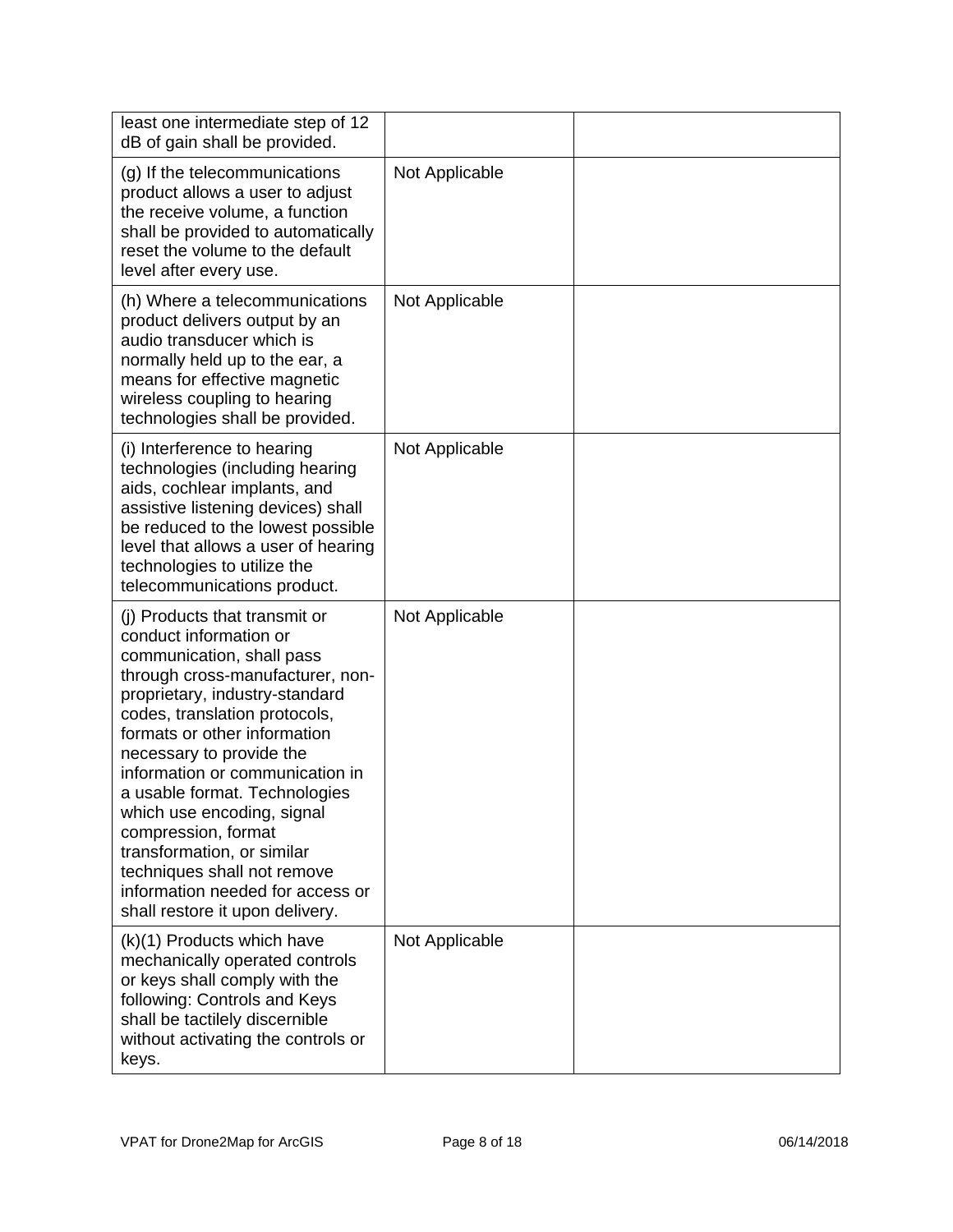| (k)(2) Products which have<br>mechanically operated controls<br>or keys shall comply with the<br>following: Controls and Keys<br>shall be operable with one hand<br>and shall not require tight<br>grasping, pinching, twisting of the<br>wrist. The force required to<br>activate controls and keys shall<br>be 5 lbs. (22.2N) maximum. |                |  |
|------------------------------------------------------------------------------------------------------------------------------------------------------------------------------------------------------------------------------------------------------------------------------------------------------------------------------------------|----------------|--|
| $(k)(3)$ Products which have<br>mechanically operated controls<br>or keys shall comply with the<br>following: If key repeat is<br>supported, the delay before<br>repeat shall be adjustable to at<br>least 2 seconds. Key repeat rate<br>shall be adjustable to 2 seconds<br>per character.                                              | Not Applicable |  |
| $(k)(4)$ Products which have<br>mechanically operated controls<br>or keys shall comply with the<br>following: The status of all locking<br>or toggle controls or keys shall be<br>visually discernible, and<br>discernible either through touch<br>or sound.                                                                             | Not Applicable |  |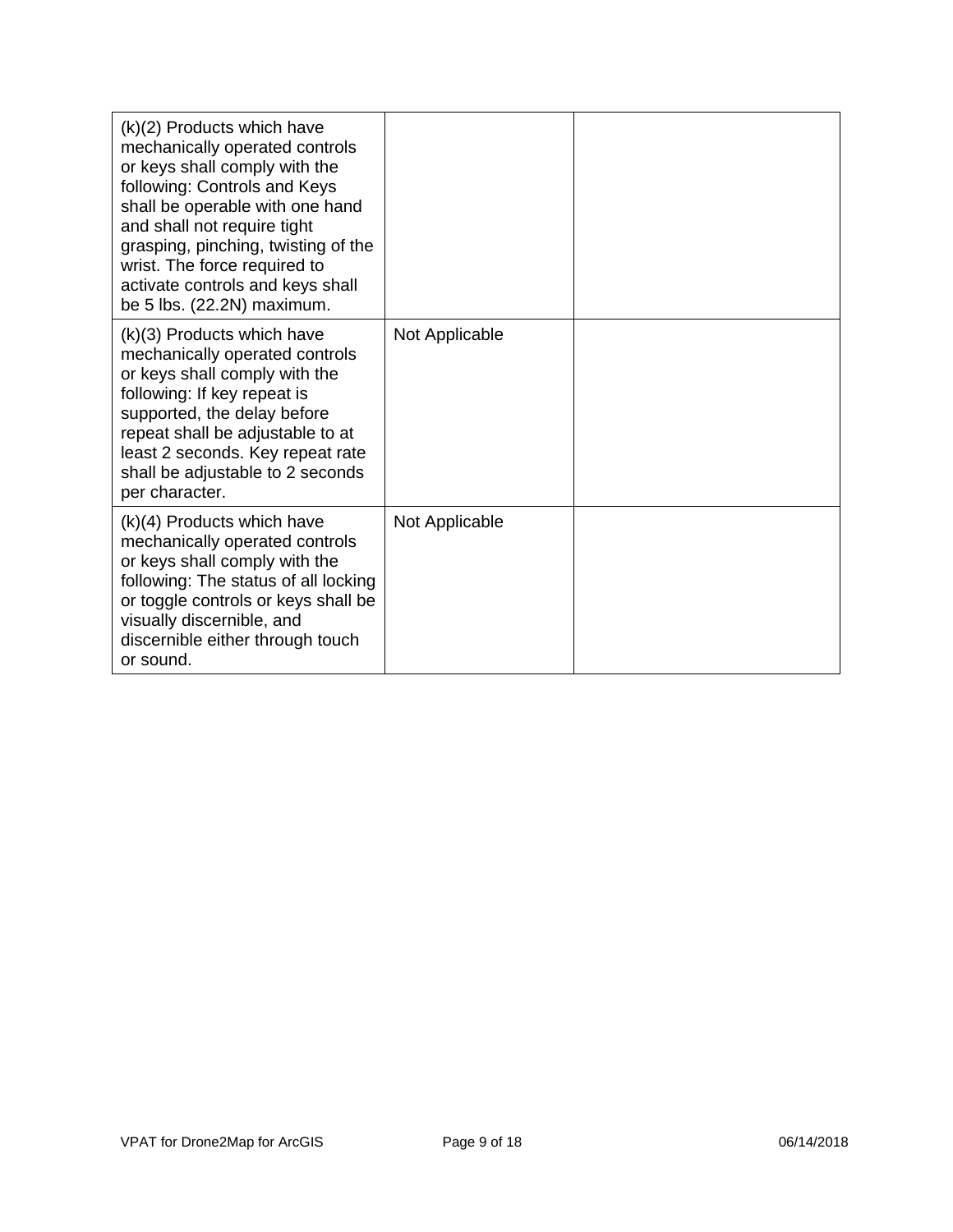| <b>Criteria</b>                                                                                                                                                                                                                                                                                                                                                                                                                                                                                                                                                                                                                                                                                                                                                                                                                                                                                                                                                           | <b>Supporting Features</b> | <b>Remarks and Explanations</b> |
|---------------------------------------------------------------------------------------------------------------------------------------------------------------------------------------------------------------------------------------------------------------------------------------------------------------------------------------------------------------------------------------------------------------------------------------------------------------------------------------------------------------------------------------------------------------------------------------------------------------------------------------------------------------------------------------------------------------------------------------------------------------------------------------------------------------------------------------------------------------------------------------------------------------------------------------------------------------------------|----------------------------|---------------------------------|
| a) All analog television displays<br>13 inches and larger, and<br>computer equipment that<br>includes analog television<br>receiver or display circuitry, shall<br>be equipped with caption<br>decoder circuitry which<br>appropriately receives, decodes,<br>and displays closed captions<br>from broadcast, cable, videotape,<br>and DVD signals. As soon as<br>practicable, but not later than<br>July 1, 2002, widescreen digital<br>television (DTV) displays<br>measuring at least 7.8 inches<br>vertically, DTV sets with<br>conventional displays measuring<br>at least 13 inches vertically, and<br>stand-alone DTV tuners, whether<br>or not they are marketed with<br>display screens, and computer<br>equipment that includes DTV<br>receiver or display circuitry, shall<br>be equipped with caption<br>decoder circuitry which<br>appropriately receives, decodes,<br>and displays closed captions<br>from broadcast, cable, videotape,<br>and DVD signals. | Not Applicable             |                                 |
| (b) Television tuners, including<br>tuner cards for use in computers,<br>shall be equipped with secondary<br>audio program playback circuitry.                                                                                                                                                                                                                                                                                                                                                                                                                                                                                                                                                                                                                                                                                                                                                                                                                            | Not Applicable             |                                 |
| (c) All training and informational<br>video and multimedia productions<br>which support the agency's<br>mission, regardless of format,<br>that contain speech or other<br>audio information necessary for<br>the comprehension of the<br>content, shall be open or closed<br>captioned.                                                                                                                                                                                                                                                                                                                                                                                                                                                                                                                                                                                                                                                                                   | Not Applicable             |                                 |
| (d) All training and informational<br>video and multimedia productions<br>which support the agency's<br>mission, regardless of format,                                                                                                                                                                                                                                                                                                                                                                                                                                                                                                                                                                                                                                                                                                                                                                                                                                    | Not Applicable             |                                 |

### *Section 1194.24 Video and Multi-media Products – Detail*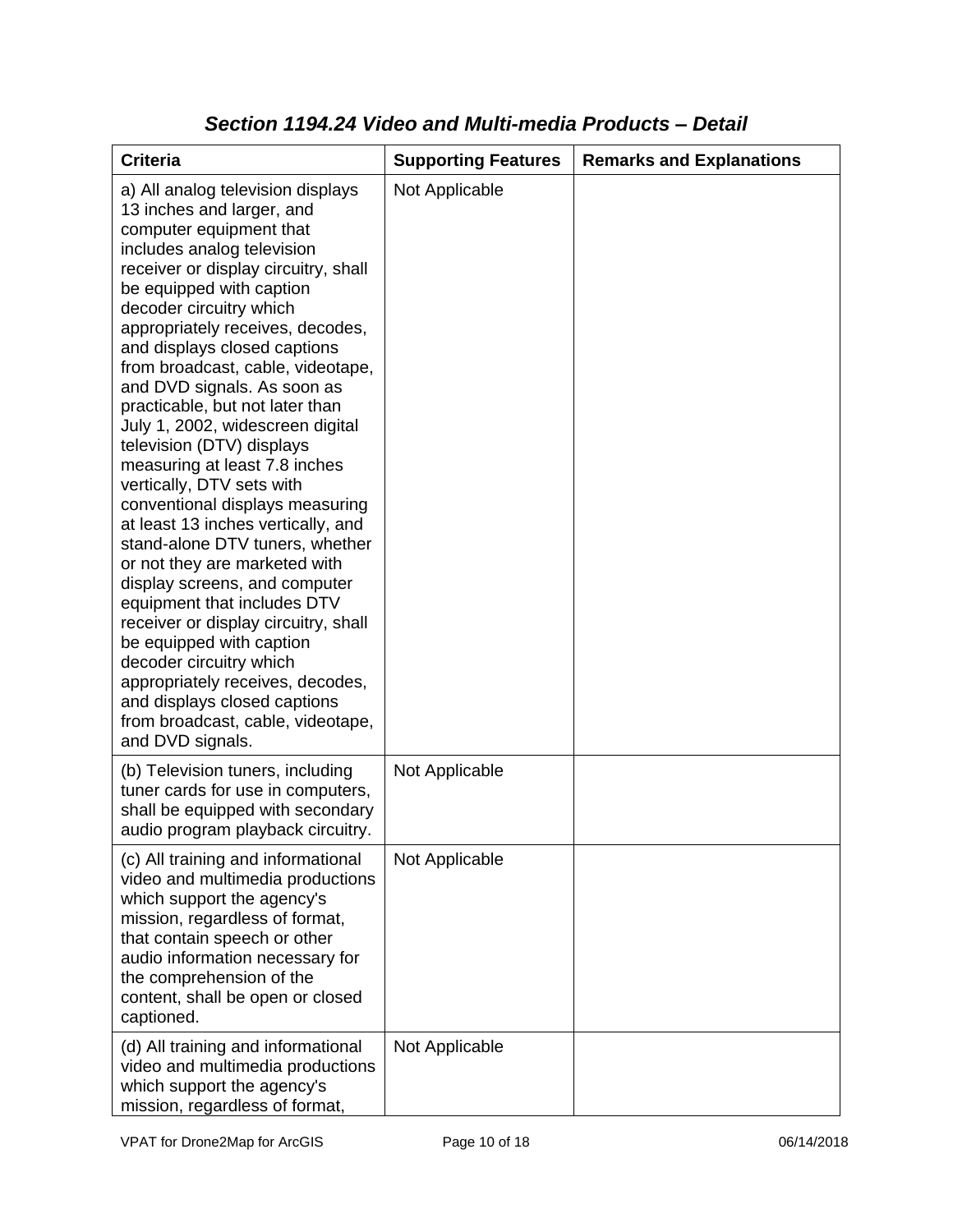| that contain visual information<br>necessary for the comprehension<br>of the content, shall be audio<br>described.                    |                |  |
|---------------------------------------------------------------------------------------------------------------------------------------|----------------|--|
| (e) Display or presentation of<br>alternate text presentation or<br>audio descriptions shall be user-<br>selectable unless permanent. | Not Applicable |  |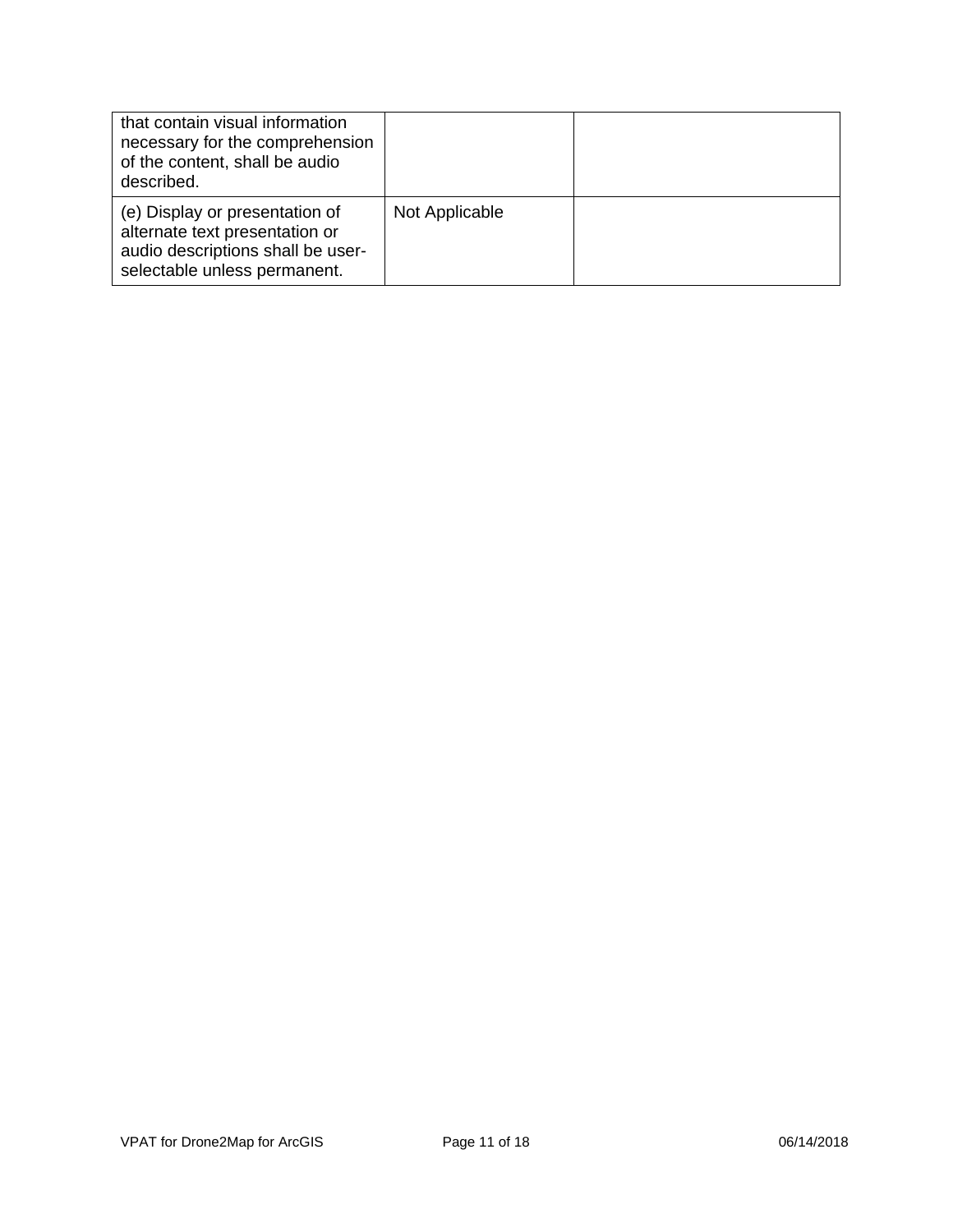# *Section 1194.25 Self-Contained, Closed Products – Detail*

| <b>Criteria</b>                                                                                                                                                                                                                                                                                                                                                                   | <b>Supporting Features</b> | <b>Remarks and Explanations</b> |
|-----------------------------------------------------------------------------------------------------------------------------------------------------------------------------------------------------------------------------------------------------------------------------------------------------------------------------------------------------------------------------------|----------------------------|---------------------------------|
| (a) Self contained products shall<br>be usable by people with<br>disabilities without requiring an<br>end-user to attach Assistive<br>Technology to the product.<br>Personal headsets for private<br>listening are not Assistive<br>Technology.                                                                                                                                   | Not Applicable             |                                 |
| (b) When a timed response is<br>required, the user shall be alerted<br>and given sufficient time to<br>indicate more time is required.                                                                                                                                                                                                                                            | Not Applicable             |                                 |
| (c) Where a product utilizes<br>touchscreens or contact-sensitive<br>controls, an input method shall<br>be provided that complies with<br>§1194.23 (k) (1) through (4).                                                                                                                                                                                                           | Not Applicable             |                                 |
| (d) When biometric forms of user<br>identification or control are used,<br>an alternative form of<br>identification or activation, which<br>does not require the user to<br>possess particular biological<br>characteristics, shall also be<br>provided.                                                                                                                          | Not Applicable             |                                 |
| (e) When products provide<br>auditory output, the audio signal<br>shall be provided at a standard<br>signal level through an industry<br>standard connector that will allow<br>for private listening. The product<br>must provide the ability to<br>interrupt, pause, and restart the<br>audio at any time.                                                                       | Not Applicable             |                                 |
| (f) When products deliver voice<br>output in a public area,<br>incremental volume control shall<br>be provided with output<br>amplification up to a level of at<br>least 65 dB. Where the ambient<br>noise level of the environment is<br>above 45 dB, a volume gain of at<br>least 20 dB above the ambient<br>level shall be user selectable. A<br>function shall be provided to | Not Applicable             |                                 |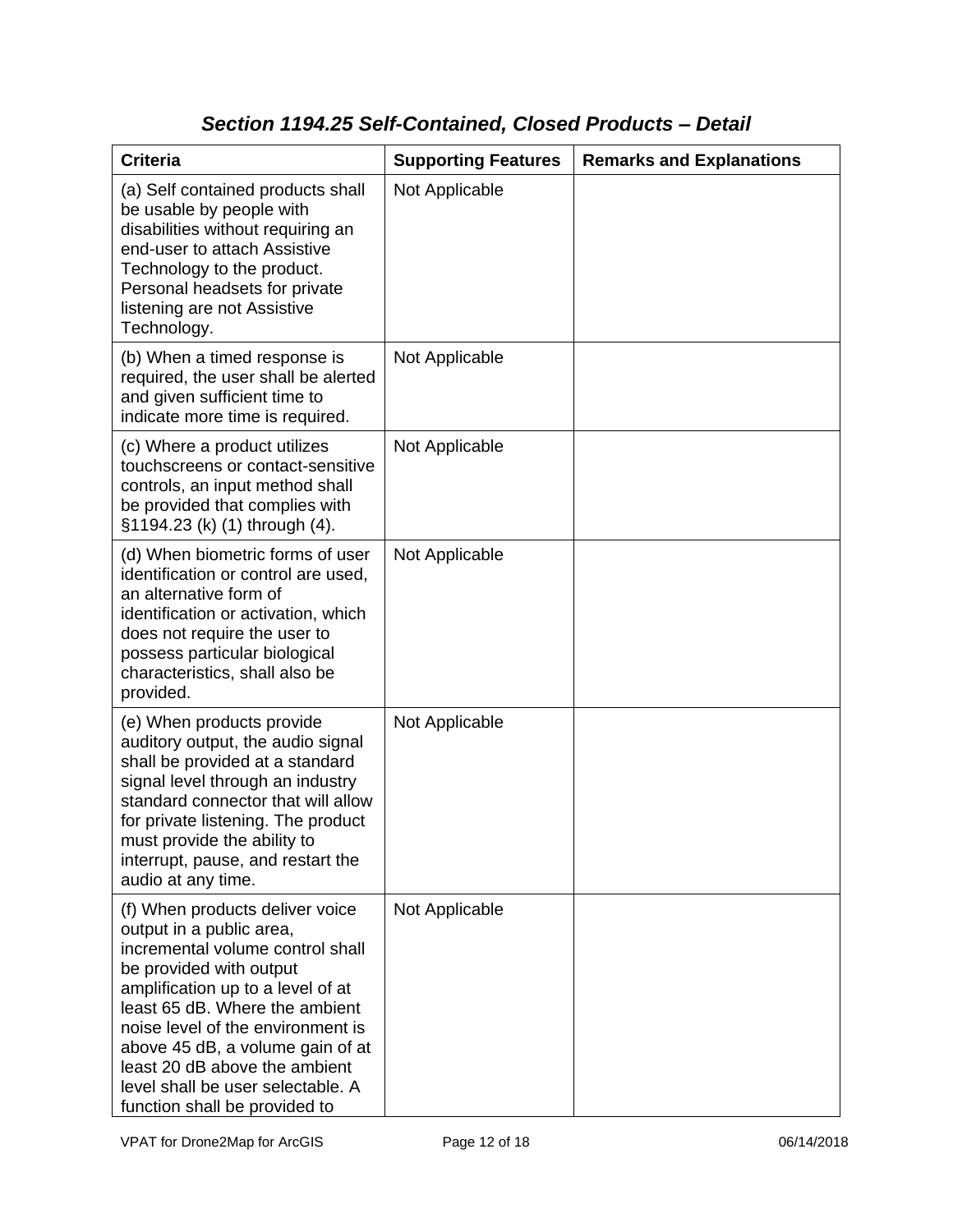| automatically reset the volume to<br>the default level after every use.                                                                                                                                                                                                                                                                                                                                                                                                                                                                                                           |                |  |
|-----------------------------------------------------------------------------------------------------------------------------------------------------------------------------------------------------------------------------------------------------------------------------------------------------------------------------------------------------------------------------------------------------------------------------------------------------------------------------------------------------------------------------------------------------------------------------------|----------------|--|
| (g) Color coding shall not be<br>used as the only means of<br>conveying information, indicating<br>an action, prompting a response,<br>or distinguishing a visual<br>element.                                                                                                                                                                                                                                                                                                                                                                                                     | Not Applicable |  |
| (h) When a product permits a<br>user to adjust color and contrast<br>settings, a range of color<br>selections capable of producing a<br>variety of contrast levels shall be<br>provided.                                                                                                                                                                                                                                                                                                                                                                                          | Not Applicable |  |
| (i) Products shall be designed to<br>avoid causing the screen to<br>flicker with a frequency greater<br>than 2 Hz and lower than 55 Hz.                                                                                                                                                                                                                                                                                                                                                                                                                                           | Not Applicable |  |
| (j) (1) Products which are<br>freestanding, non-portable, and<br>intended to be used in one<br>location and which have operable<br>controls shall comply with the<br>following: The position of any<br>operable control shall be<br>determined with respect to a<br>vertical plane, which is 48 inches<br>in length, centered on the<br>operable control, and at the<br>maximum protrusion of the<br>product within the 48 inch length<br>on products which are<br>freestanding, non-portable, and<br>intended to be used in one<br>location and which have operable<br>controls. | Not Applicable |  |
| $(i)(2)$ Products which are<br>freestanding, non-portable, and<br>intended to be used in one<br>location and which have operable<br>controls shall comply with the<br>following: Where any operable<br>control is 10 inches or less<br>behind the reference plane, the<br>height shall be 54 inches<br>maximum and 15 inches<br>minimum above the floor.                                                                                                                                                                                                                          | Not Applicable |  |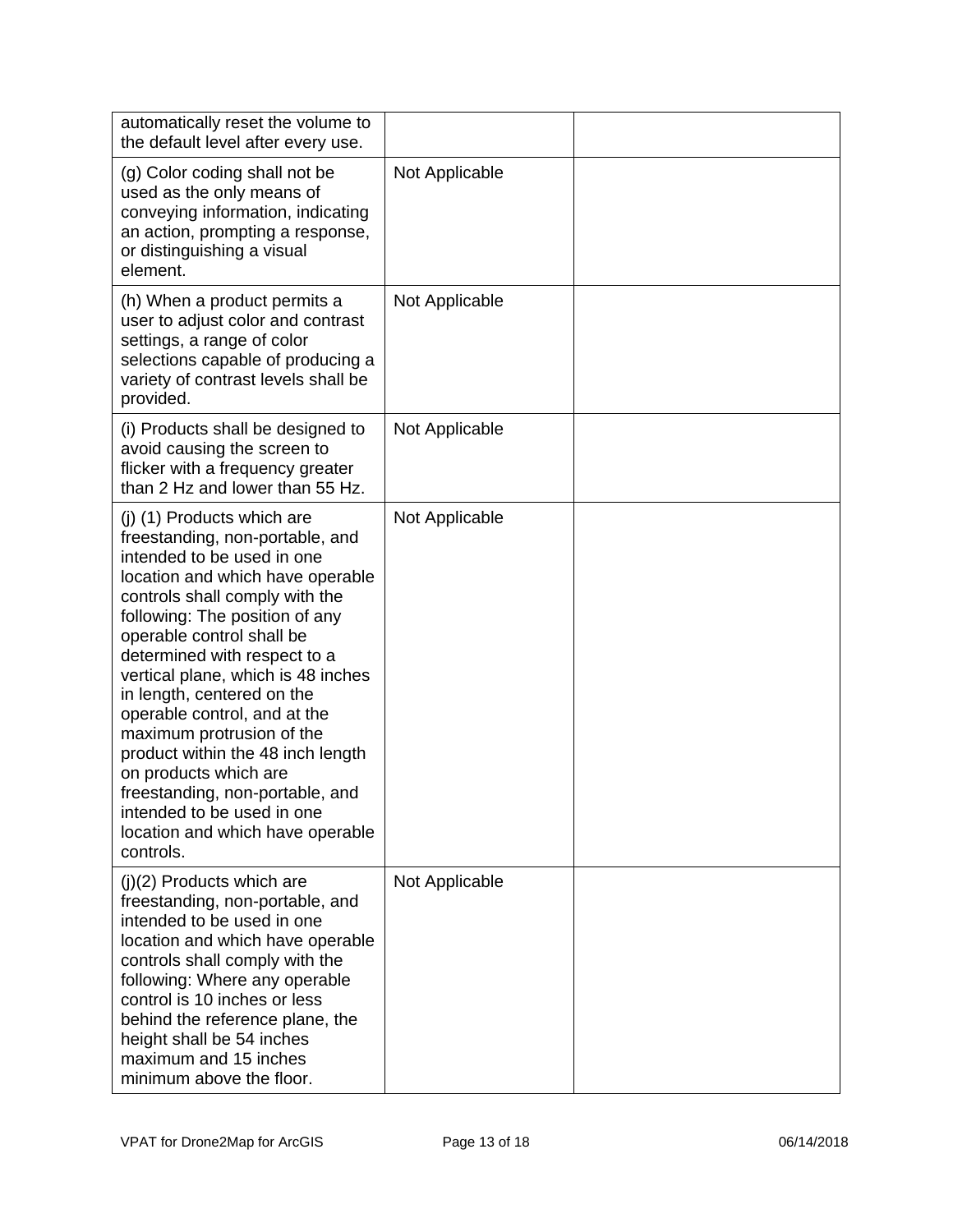| $(i)(3)$ Products which are<br>freestanding, non-portable, and<br>intended to be used in one<br>location and which have operable<br>controls shall comply with the<br>following: Where any operable<br>control is more than 10 inches<br>and not more than 24 inches<br>behind the reference plane, the<br>height shall be 46 inches<br>maximum and 15 inches<br>minimum above the floor. | Not Applicable |  |
|-------------------------------------------------------------------------------------------------------------------------------------------------------------------------------------------------------------------------------------------------------------------------------------------------------------------------------------------------------------------------------------------|----------------|--|
| $(i)(4)$ Products which are<br>freestanding, non-portable, and<br>intended to be used in one<br>location and which have operable<br>controls shall comply with the<br>following: Operable controls shall<br>not be more than 24 inches<br>behind the reference plane.                                                                                                                     | Not Applicable |  |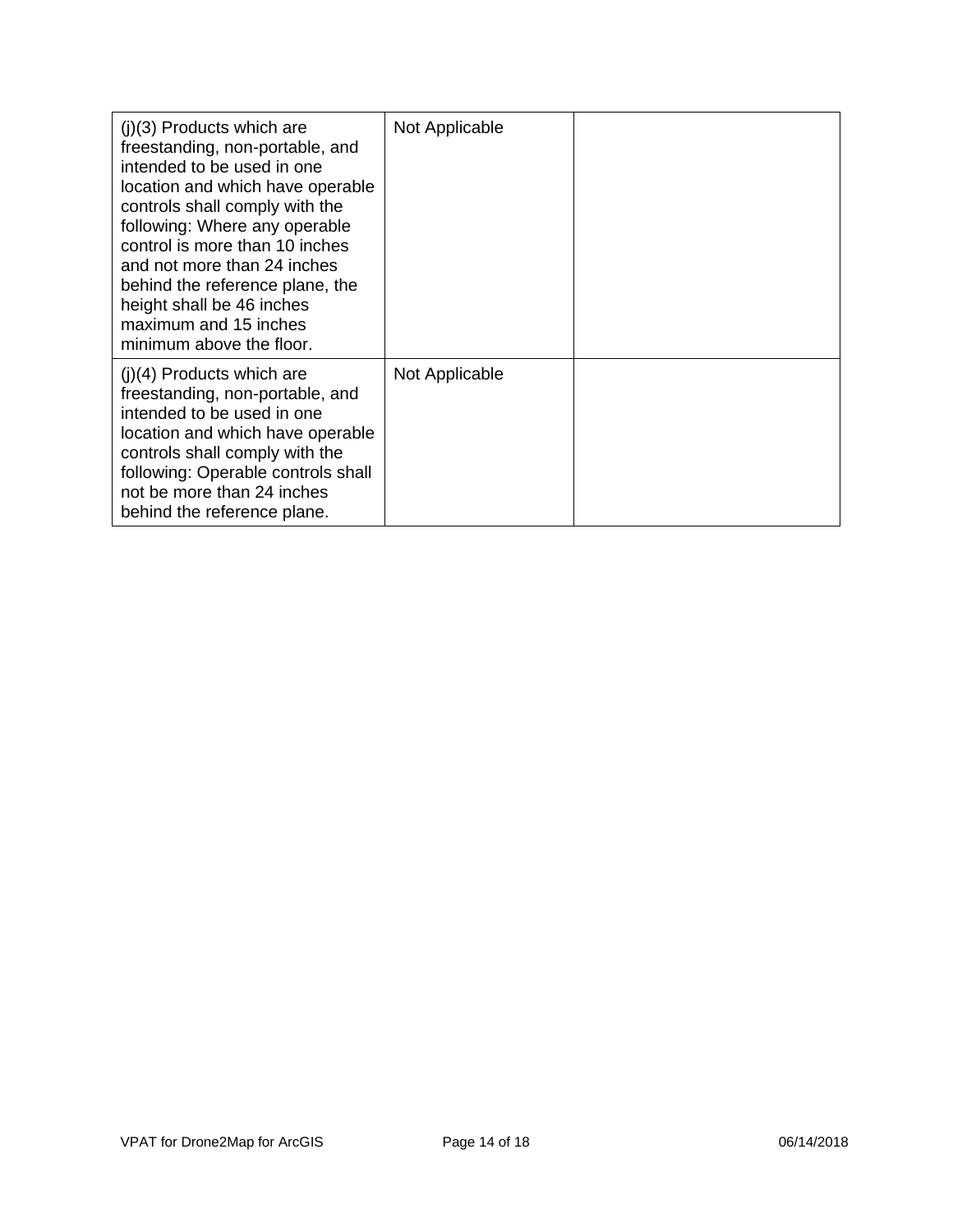| <b>Criteria</b>                                                                                                                                                                                                                                          | <b>Supporting Features</b> | <b>Remarks and Explanations</b> |
|----------------------------------------------------------------------------------------------------------------------------------------------------------------------------------------------------------------------------------------------------------|----------------------------|---------------------------------|
| (a) All mechanically operated<br>controls and keys shall comply<br>with §1194.23 (k) (1) through (4).                                                                                                                                                    | Not Applicable             |                                 |
| (b) If a product utilizes<br>touchscreens or touch-operated<br>controls, an input method shall<br>be provided that complies with<br>§1194.23 (k) (1) through (4).                                                                                        | Not Applicable             |                                 |
| (c) When biometric forms of user<br>identification or control are used,<br>an alternative form of<br>identification or activation, which<br>does not require the user to<br>possess particular biological<br>characteristics, shall also be<br>provided. | Not Applicable             |                                 |
| (d) Where provided, at least one<br>of each type of expansion slots,<br>ports and connectors shall<br>comply with publicly available<br>industry standards.                                                                                              | Not Applicable             |                                 |

# *Section 1194.26 Desktop and Portable Computers – Detail*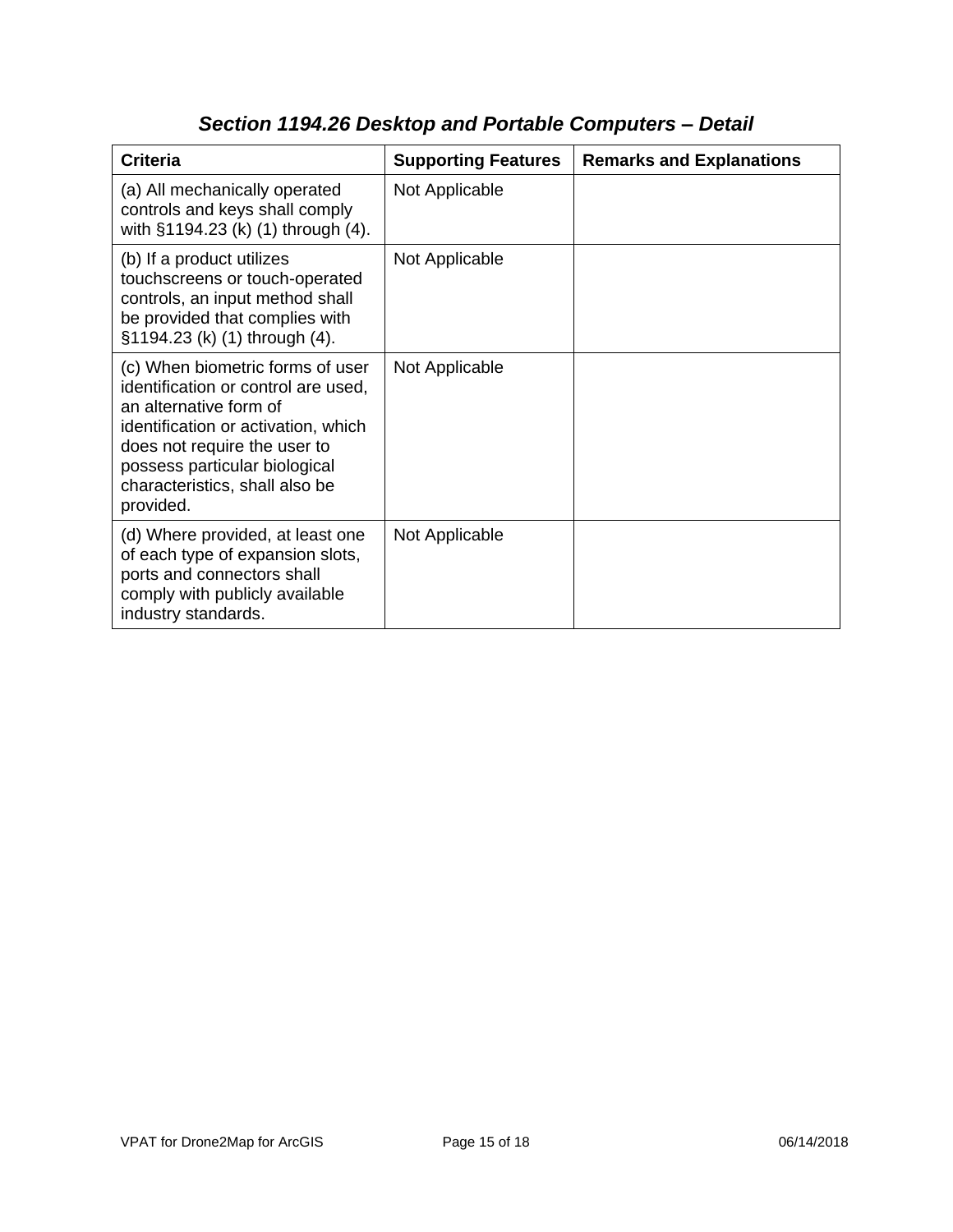| <b>Criteria</b>                                                                                                                                                                                                                                                                                                                        | <b>Supporting Features</b>                                           | <b>Remarks and Explanations</b>                                                                                                                                                                                                                                   |
|----------------------------------------------------------------------------------------------------------------------------------------------------------------------------------------------------------------------------------------------------------------------------------------------------------------------------------------|----------------------------------------------------------------------|-------------------------------------------------------------------------------------------------------------------------------------------------------------------------------------------------------------------------------------------------------------------|
| (a) At least one mode of<br>operation and information<br>retrieval that does not require<br>user vision shall be provided, or<br>support for Assistive Technology<br>used by people who are blind or<br>visually impaired shall be<br>provided.                                                                                        | Supports when<br>combined with<br>compatible Assistive<br>Technology | Drone2Map for ArcGIS may be<br>used with Assistive Technology.<br>However some aspects of a<br>geographic information system<br>(GIS) or digital maps are<br>inherently visual/graphical and<br>cannot be adequately<br>represented with Assistive<br>Technology. |
| (b) At least one mode of<br>operation and information<br>retrieval that does not require<br>visual acuity greater than 20/70<br>shall be provided in audio and<br>enlarged print output working<br>together or independently, or<br>support for Assistive Technology<br>used by people who are visually<br>impaired shall be provided. | Supports when<br>combined with<br>compatible Assistive<br>Technology | Drone2Map for ArcGIS may be<br>used with Assistive Technology.<br>However some aspects of a<br>geographic information system<br>(GIS) or digital maps are<br>inherently visual/graphical and<br>cannot be adequately<br>represented with Assistive<br>Technology. |
| (c) At least one mode of<br>operation and information<br>retrieval that does not require<br>user hearing shall be provided, or<br>support for Assistive Technology<br>used by people who are deaf or<br>hard of hearing shall be provided.                                                                                             | Not Applicable                                                       | There is no reliance on hearing<br>to operate.                                                                                                                                                                                                                    |
| (d) Where audio information is<br>important for the use of a<br>product, at least one mode of<br>operation and information<br>retrieval shall be provided in an<br>enhanced auditory fashion, or<br>support for assistive hearing<br>devices shall be provided.                                                                        | Not Applicable                                                       | There is no reliance on hearing<br>to operate.                                                                                                                                                                                                                    |
| (e) At least one mode of<br>operation and information<br>retrieval that does not require<br>user speech shall be provided, or<br>support for Assistive Technology<br>used by people with disabilities<br>shall be provided.                                                                                                            | Not Applicable                                                       | There is no reliance on speech<br>to operate.                                                                                                                                                                                                                     |
| (f) At least one mode of operation<br>and information retrieval that<br>does not require fine motor<br>control or simultaneous actions                                                                                                                                                                                                 | <b>Supports</b>                                                      | Operation and information<br>retrieval is dependent on<br>operating system settings and<br>configurations. The software                                                                                                                                           |

*Section 1194.31 Functional Performance Criteria – Detail*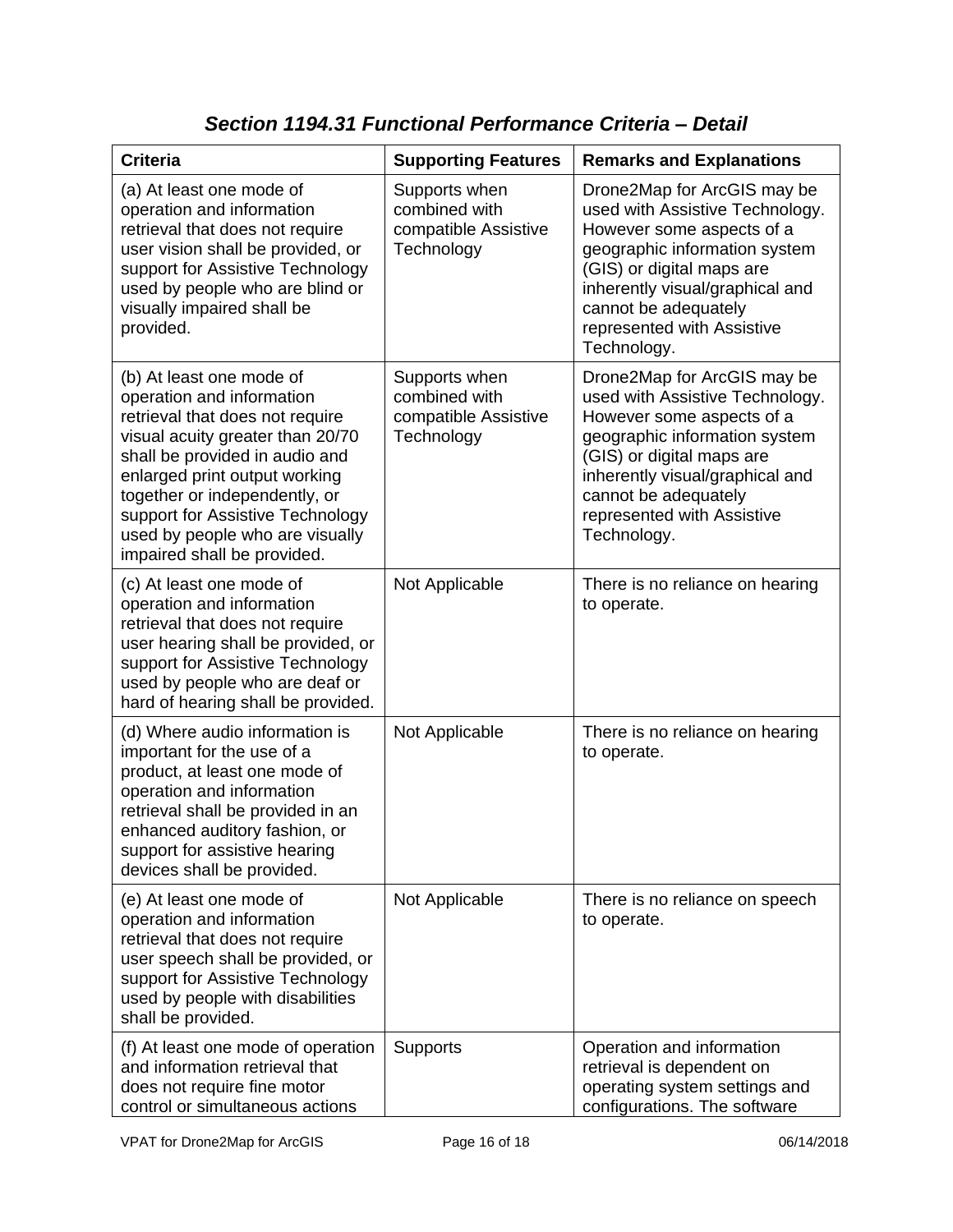| and that is operable with limited | support the Windows operating |
|-----------------------------------|-------------------------------|
| reach and strength shall be       | system and configurations     |
| provided.                         | designed to assist users with |
|                                   | accessibility.                |